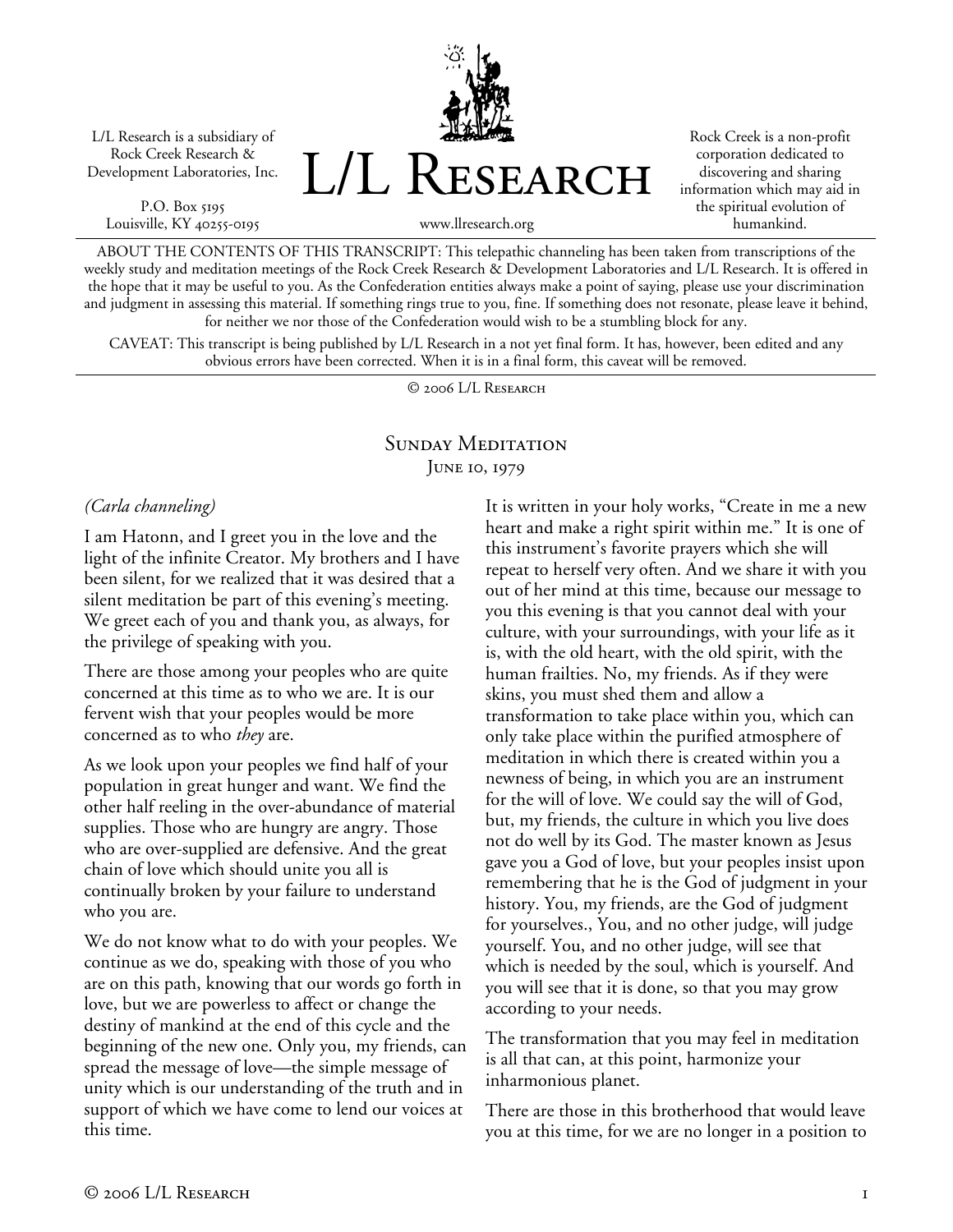warn you; events themselves are warning you. Many things that have been prophesied are occurring, and it is not necessary for us to speak to you of these things any more. We would scarcely be prophets at this time were we to tell you that you are at the end of a cycle when your scientists are telling you. We bow to your scientists and move on to more important matters.

Create in yourselves, my friends, a new heart And the right spirit within you. Find the peace that accompanies the expanded view of life which you may take as a transformed soul whose horizons have been consciously widened so that the love and the light of the infinite Creator may be seen in every corner, in every task, in every person.

I would at this time attempt to transfer this message to another instrument. I am Hatonn.

#### *(Pause)*

I am again with this instrument. I am Hatonn. The conditions are very good this evening, and we are attempting to communicate through the one known as Don. If he would relax and accept our contact, we would desire to speak a few words through him. I am Hatonn.

*(Pause)* 

# *(Don channeling)*

I am Hatonn, *(inaudible)*. It is a privilege to be with this instrument. I have not done so for some time. *(Inaudible)*.

I was speaking of the development of your people of the planet Earth. Unfortunately, development of the general population of your planet has been very slow. It seems it is very difficult for them to become aware of the true nature of creation.

# *(Pause)*

# *(Carla channeling)*

I am again with this instrument. I am Hatonn. We are having good contact with the one known as Don. However, he is somewhat out of practice with our contact and, therefore, is analyzing our message and thus is unable to continue. We will, however, make one more try at exercising this channel, for we do wish to speak through him at this time. I am Hatonn.

*(Pause)* 

# *(Don channeling)*

I am again with this instrument, speaking through him in order to thrust him into my contact. It is somewhat difficult at this time for the instrument to regain the fluidity of contact after a period of *(inaudible)*. He does not practice the technique. I am at this time going to attempt to continue the communication.

It is unfortunate that the people of your planet take so long in becoming aware of the true nature of creation. Everything has been provided upon this planet for them … in order for them to become independently aware of the true nature of the creation.

The process … the necessary process must occur within an illusion such as yours. This [satisfaction] is completed. It's impossible for the individual to progress past that point. As I said, unfortunately a large percentage of the population of your planet at this time has made no progress past that point and is, indeed, not to the point of becoming aware of what I would call their situation in time and space. And they concluded … *(inaudible)* … nothing else is provided … *(inaudible)*.

It is definite. The greatest mystery is unfolded before you in a never-ending array. Clearly *(inaudible)* … people think … they miss the point for the most part. A smaller percentage is discovering *(inaudible)*. A larger percentage is still ignoring it. The real selfdisciplined does notice the clues and has done something about them.

I have several suggestions: first, become very active in the application of the knowledge you have received about the mechanics of creation. This is a necessity … *(inaudible)* … be made. Only when this is done can, shall we say, more evidence be provided—the type of evidence that leads closer and closer to a total understanding of that which is true.

# *(Pause)*

# *(Carla channeling)*

I am with this instrument. I am Hatonn. I shall continue through this instrument.

As we were saying, there are suggestions for those who wish to follow the path taken by those who have noticed the clues given them by the Creator.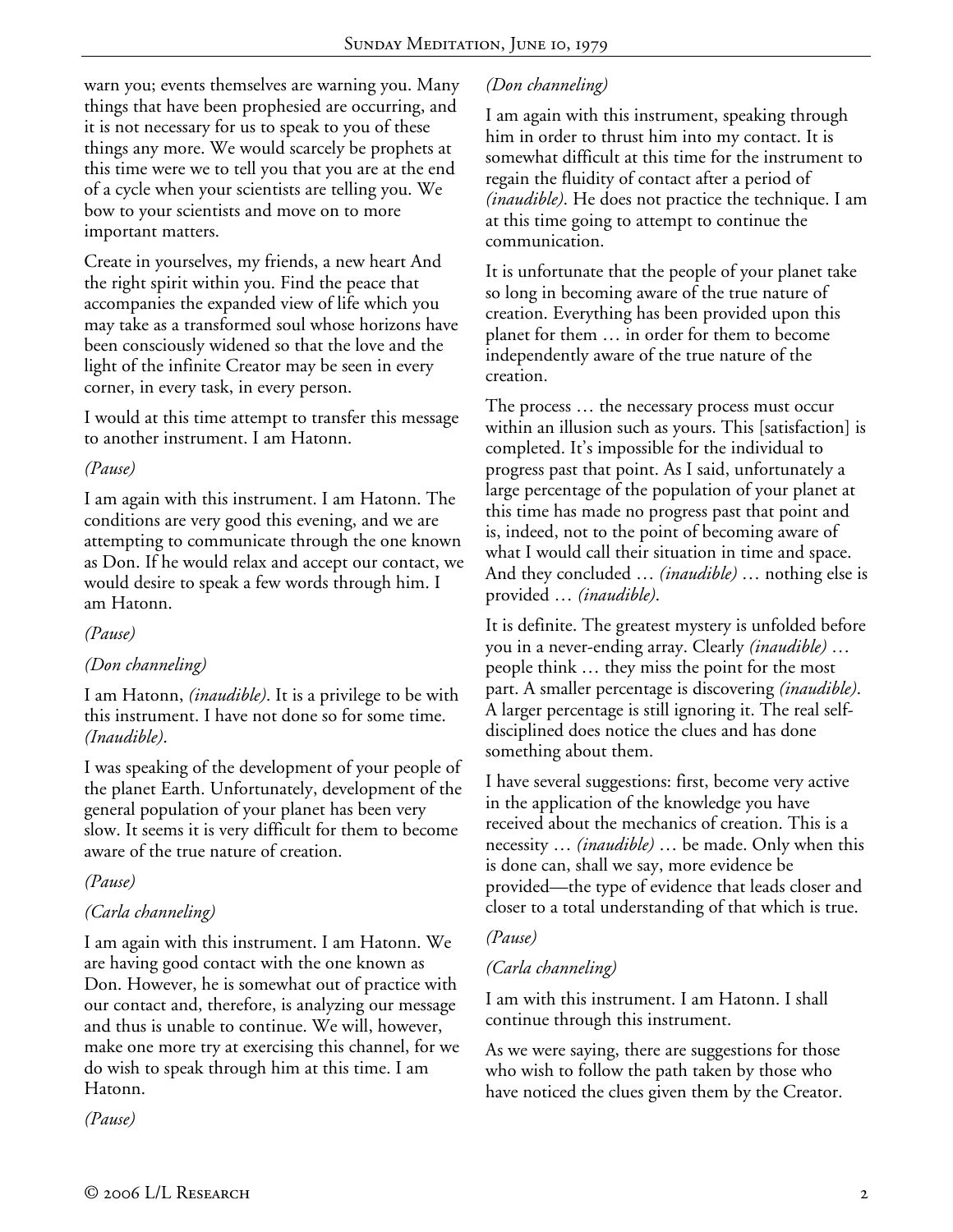The second suggestion is that it is very productive to maintain a community of those who wish to follow this discipline together by means of meetings such as yours in as intensive a manner as you can comfortably and willingly fit into your schedules of work and activities.

One candle alone gives off great light in a dark universe, but the power of several of these candles is much greater than the added power. It is multiplied many times, my friends. Therefore, whenever you can, meditate in groups, speak in groups, work in groups along the lines which you feel to be important,

The word "family" has different meanings among different cultures, but you may think of those who are on the path of seeking as a family. And when you have gone down that path together, washed yourself clean in meditation together, and worked to the limit of your ability to help your fellow man, using the knowledge which you have gained together, then you are by far a closer family than can ever be made simply by means of legal and blood relationships.

Thirdly, we would suggest an overriding sense of beauty. We suggest this to you because we feel that it will aid you, even if you are not with a group at the time in which you need help. If you could look about you, the world of the Creator would give you beauty each and every time you look.

Fourthly, we ask you, as always, to maintain that level of detachment which ensures that you are as able to laugh at the comedy of life as it applies to yourself, as you are able to laugh at the comedy of life as it applies to others.

This detachment is a divine sense of humor which will lead you to a knowledge of the oneness of the universe. As you make your errors, so may you laugh and say, "There also am I." Thus, when you see the same error in others, you may nod and say again, "There also am I." Thus, we ask you to practice and share what you know, to constantly rejoin and refresh the inspiration that drives you forward by meeting with those of your own beliefs and pasts. We ask you to see beauty. We ask you to be detached from the folly of existence. These things we would suggest at this time.

We would leave this instrument for a short time, for there is a Confederation member who has not been with us for some time, but he has been requested.

And so we will turn this meeting over to him. I am Hatonn.

#### *(Pause)*

I am Telonn, and I come to wish you love and light. I will work with you only for a very short time this evening, for I realize that you are somewhat fatigued.

Let us then, my friends, remove ourselves from the heavy physical shell in which we now reside and imagine a pure, brilliant, white glow in the center of the circle in which you now sit. It pulls you towards it, and in your spiritual body you enter it and become one.

#### *(Pause)*

I am Telonn, messenger of light. As you travel back to your body, I leave you. And yet I am always with you, and it is hoped by us that our vibration is of help to those who are in pain or are distraught mentally, for we are those of light. I will leave you now.

I am Telonn. Adonai.

#### *(Pause)*

I am Hatonn. I am with this instrument. We are attempting to lighten the contact with this instrument, for it is [in] very good condition this evening, and we are sending too strongly for the needs of this instrument. We have adjusted now to this instrument. We will only pause to open the meeting for questions at this time.

# *(Pause)*

If there are no questions we will close. And at this time we would attempt to contact the one known as T, an instrument whom we have not used for some time. If he would appreciate our contact at this time, we would close this meeting through him. I am Hatonn.

# *(Pause)*

# *(Carla channeling)*

I am again with this instrument. We thank the one known as T for the opportunity to condition him. However, we find reservations in his mind at this time and, therefore, would wish to close through this channel.

As you know, we are here in love. We know, my friends, that you are here in love. Attempt, we ask